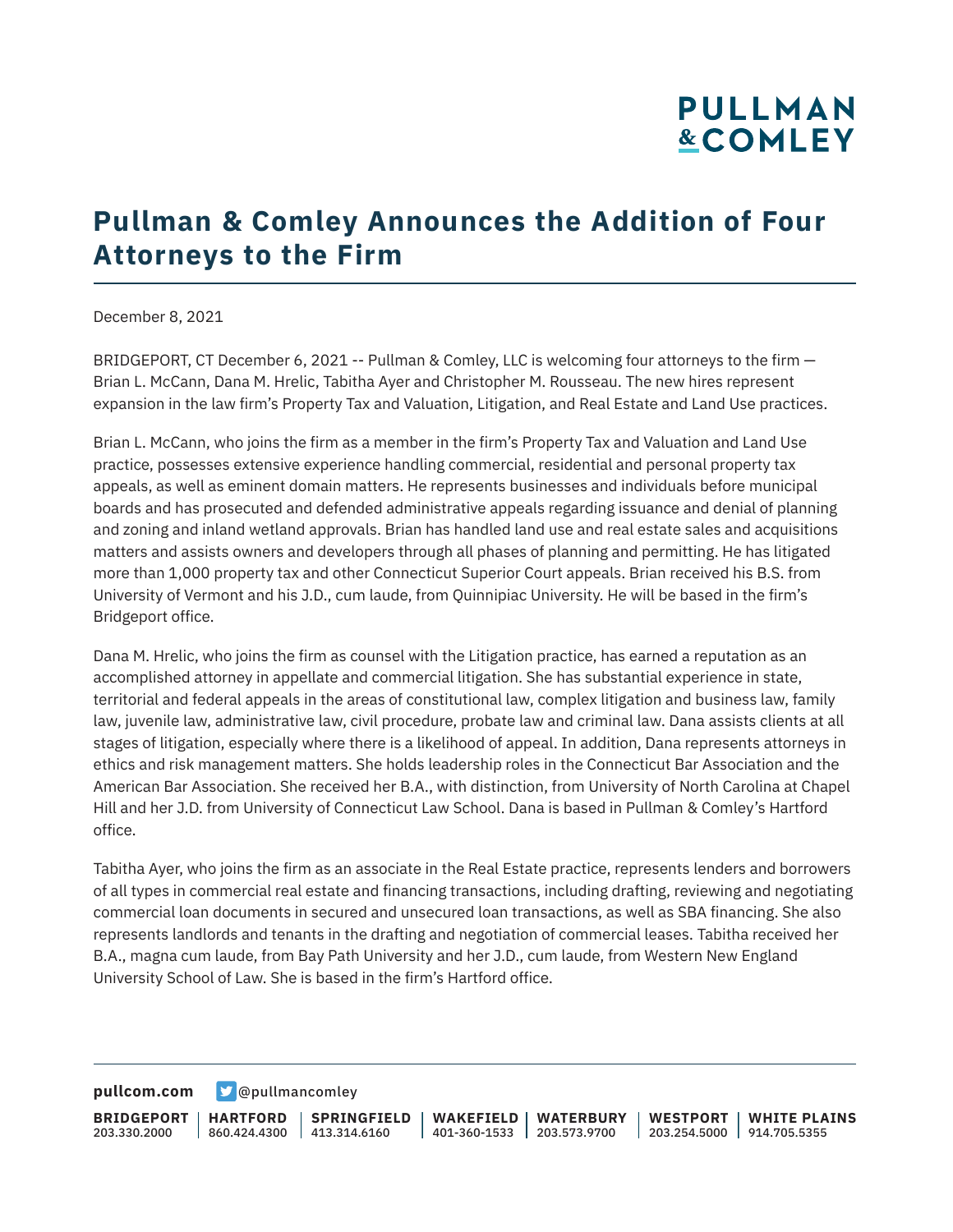# **PULLMAN &COMLEY**

## Pullman & Comley Announces the Addition of Four Attorneys to the Firm

Christopher M. Rousseau, who also joins the firm as an associate in the Real Estate practice, has extensive experience in real estate and corporate law transactions and routinely represents both landlords and tenants in the drafting and negotiation of leasing documents for retail, office and industrial facilities. He also represents a range of clients in the acquisition and disposition of commercial, office, retail, industrial and multifamily properties. Chris received his BSBA from Suffolk University and his J.D. from Western New England University School of Law. He is based in Pullman & Comley's Hartford office.

#### **About Pullman & Comley**

Pullman & Comley is one of Connecticut's largest firms and, for more than 100 years, has provided a wide range of legal services to clients in the New England region, as well as throughout the United States and internationally. Pullman & Comley's major practice areas include business organizations and finance; government finance; health care; labor, employment law and employee benefits; litigation; property tax and valuation; real estate, land use and environmental; and trusts and estates. The firm has offices in Bridgeport, Hartford, Stamford, Waterbury and Westport, Connecticut; White Plains, New York; and Springfield, Massachusetts. The firm is an active member of the Law Firm Alliance, an international affiliation of law firms. For more information, please visit www.pullcom.com.

### **Professionals**

Tabitha Ayer Dana M. Hrelic Brian L. McCann Christopher M. Rousseau

### **Practice Areas**

Appellate Land Use Litigation Professional Liability Property Tax and Valuation Real Estate